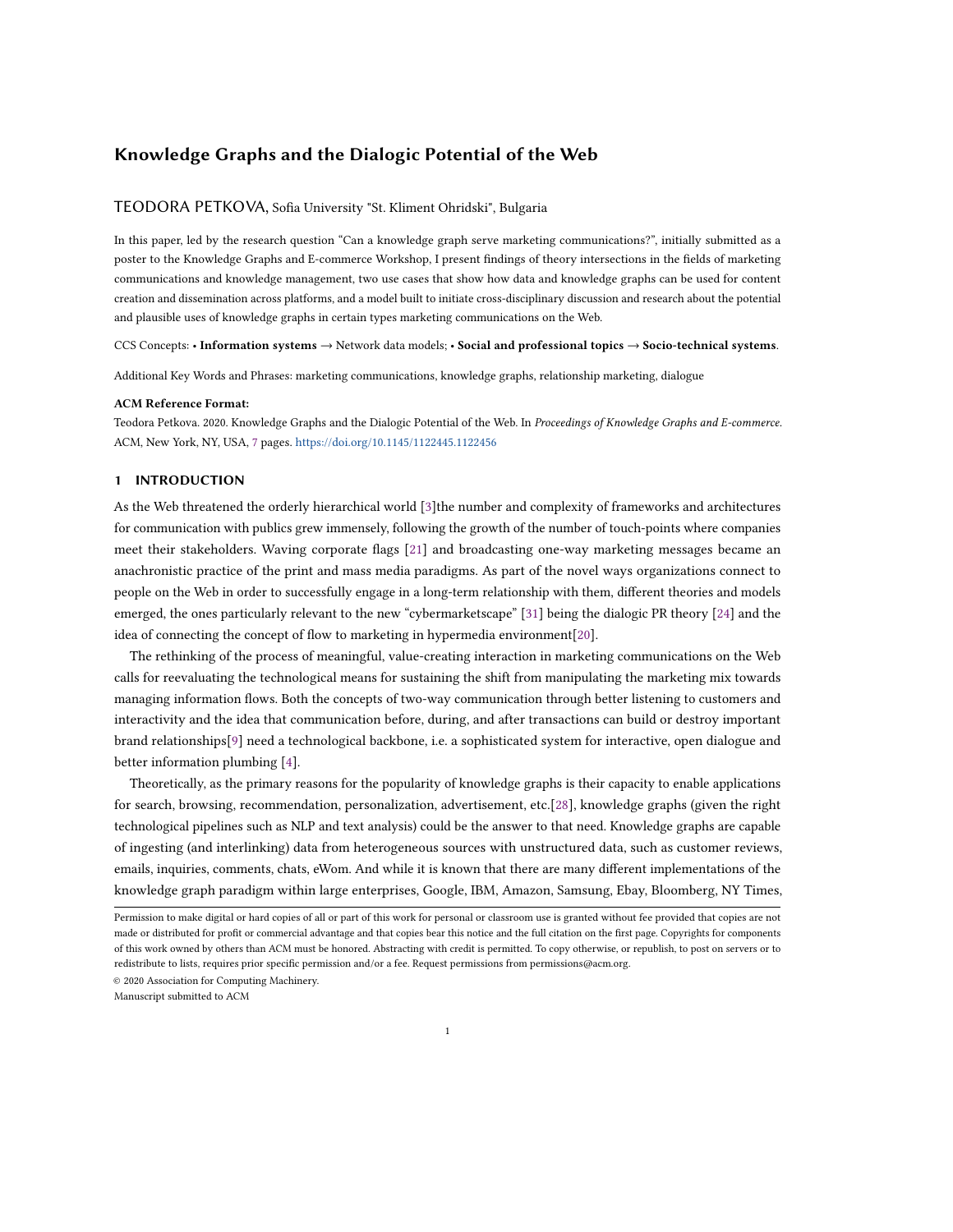Twitter [\[16\]](#page-6-9), to mention just a few, it is still to be discovered whether and if the use of knowledge graphs can or has affected certain types of marketing communications.

#### 1.1 Background

This paper and the presented results are rooted in the broader context of my PhD thesis research where I seek to understand how marketing communications change in order to be relevant and adequate for the environment of the Web. Among the main theories that have informed my research so far are the Dialogic PR theory [\[22\]](#page-6-10), the communicationbased marketing model [\[9\]](#page-6-6), as well as the view of the Web as a public sphere of emerging new social practices [\[8\]](#page-6-11). The main concepts I am exploring through the lens of these theories are relationships, content and data. It was the way these concepts work together and influence one another (both in practice and theory) that brought me to exploring the topic about knowledge graphs and their potential use for managing information flows for building long-term relationships of value at a lower cost.

#### 1.2 Goal

By presenting initial findings about the question "Can a knowledge graph be used as a platform for meaningful dialogic marketing communications?", this paper aims to open a discussion and gather perspectives on the possible and plausible futures of marketing communications reimagined through the use of knowledge graphs.

#### 1.3 Methods

With a view to the goal of this paper (open a discussion and gather perspectives) I will present initial results by:

- Listing discovered theory intersections.
- Putting two uses knowledge graph use cases in a marketing communications perspective.
- Present a hypothetical model of a knowledge graph used for certain types of marketing communication content.

# 2 INITIAL RESULTS

Below are presented the findings of theory intersections between the fields of marketing communications and knowledge management, two knowledge graph use cases and a hypothetical model of a knowledge graph integrating data from certain types of marketing communications.

## 2.1 Theory Intersections

Expertise in information systems database management and other technologies is already crucial for marketers for them to constructively deal with the increased information processing and analytical requirements [\[5\]](#page-6-12). So should be the awareness of the knowledge graph technology (very broadly said, an architecture built on the premise of linking concepts - products, specifications, properties, types of services, people etc. and conducting reasoning on the interlinked structures) and its relation to marketing communications and other tangent disciplines.

This is important because in the context of a networked society[\[6\]](#page-6-13), common value creation[\[2\]](#page-5-0) and an empowered prosumer[\[29\]](#page-6-14), marketing communication theories are to chart ways, inherently interdisciplinary [\[11\]](#page-6-15), for communicating in an interconnected environment.

2.1.1 Relationship marketing. There is a substantial body of literature showing the place of knowledge in the meaning co-creation and communication-based marketing mostly in the field of relationship marketing.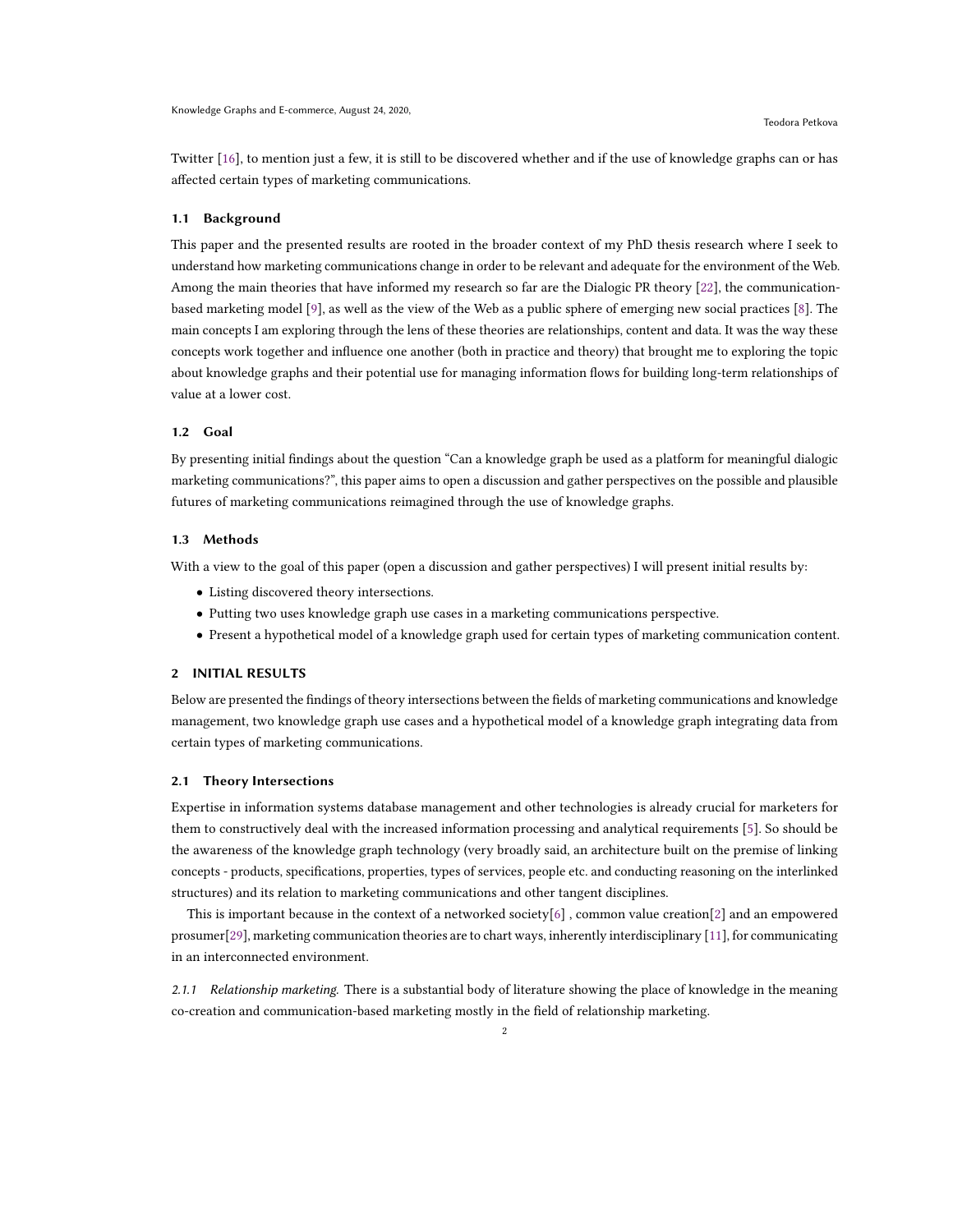The main threads running through relationship marketing theory are value through consumer centric-approach[\[12\]](#page-6-16), customer retention [\[19\]](#page-6-17), relationship building and inter-organizational collaboration[\[17\]](#page-6-18), dialogues[\[30\]](#page-6-19). It is through a communication-based interaction that long-term relationships with customers are built and sustained. This is because customer's perception of relationships is holistic and cumulative [\[18\]](#page-6-20) and lack of information or badly handled customer service scenario can destroy an otherwise good solution. Also, as channel choices in the purchase funnel affect one another because of lock-in effects and cross-channel synergies[\[25\]](#page-6-21), consistent marketing communications across channels are key to developing enduring customer relationships, as opposed to "achieving exchanges in isolated transactions through the use of the marketing mix"[\[17\]](#page-6-18).

2.1.2 Marketing in hypermedia environment. In 1996 a seminal paper by scholars Hoffman and Novak [\[20\]](#page-6-5) argued that new marketing approach in the hypermedia environment, which the Web is, is needed. Authors proposed a structural model of consumer behaviour that incorporated Csikszentmihalyi's concept of flow. What is relevant, in hindsight, to the inquiry about knowledge graphs is, on one hand, the constructed model and, on the other hand, the definition of hypermedia computer-mediated environment:

We define a hypermedia CME as a dynamic distributed network, potentially global in scope, together with associated hardware and software for accessing the network, which enables consumers and firms to (1) provide and interactively access hypermedia content (i.e., "machine interactivity") and (2) communicate through the medium (i.e., "person interactivity").

Another article by the same authors is also worth considering when it comes to rethinking marketing communications through a knowledge graph and this is the article: A New Marketing Paradigm for Electronic Commerce [\[7\]](#page-6-22). In this article it is argued that marketers must reconstruct advertising models for the interactive, many-to-many medium underlying the Web. Such models must account for the fact that consumers actively choose whether or not to approach firms through their Web sites, and exercise unprecedented control over the management of the content they interact with.

2.1.3 The "berry picking" theory and the user navigating informational environments. Another strong intersection is conceiving of the user as information seeker navigating databases. There is a shift from a passive "audience" to an active user seeking information and "berry picking"[\[1\]](#page-5-1)the content they need in order to solve a problem or find a particular experience. When we look at the user as an information seeker navigating databases, database design and search interface design inevitably enter the realm of marketing communications.

2.1.4 Database technology and relationship marketers. Database technology (functionally knowledge graphs can be understood as such) is also a point of intersection between relationship marketing, dialogues and data in the paradigm of knowledge management.

Sophisticated customer databases, when used properly, allow for interactive, open dialogue and the creation of personal relationships with millions[\[26\]](#page-6-23).This also corresponds to the observation Bates[\[1\]](#page-5-1) cites from Rouse and Rouse [\[27\]](#page-6-24) about the need for systems to be sufficiently flexible to allow the user to adapt the information seeking process to his own current needs.

2.1.5 The Dialogic Potential of the Web. Before the Web has even begun to unfold as a thriving collaboration, trade and communication cyberspace, scholar Michael Kent pinpointed five principles to offer guidelines for the successful integration of dialogic public relations and the World Wide Web [\[23\]](#page-6-25). The principles are as follows: 1. Dialogic Loop; 2.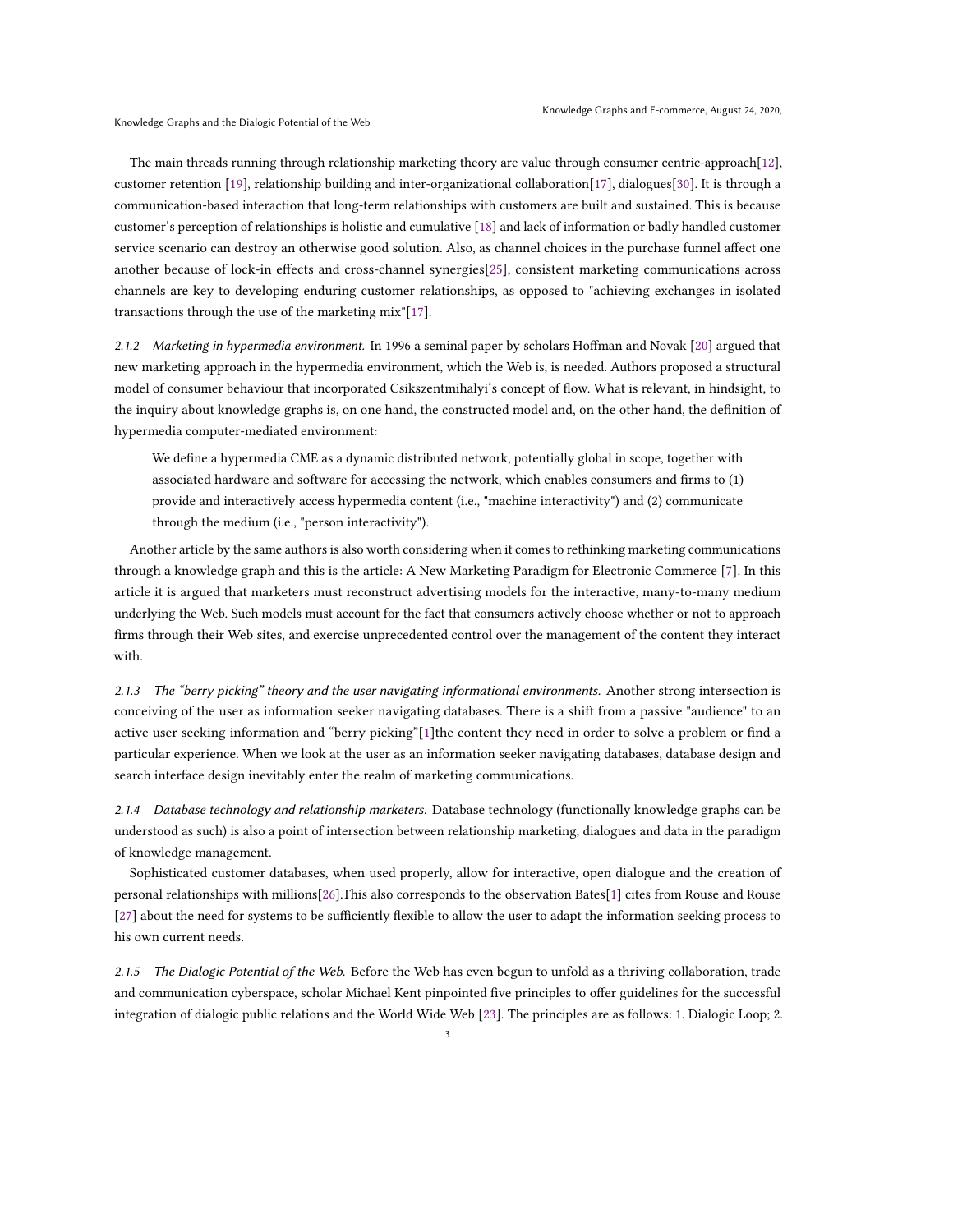Usefulness of Information 3. Generation of Return of visits; 4. Ease/Intuitiveness of Interface; 5. The rule of conservation of visitors. The principles are intricately linked to a technology that is not based on the structure and the paradigm of print and mass media culture [\[20\]](#page-6-5) but rather compatible with the "cybermarketscapes" [\[31\]](#page-6-3) the Web contains. And they could be used as a strong conceptual basis for the design of a knowledge graph that can efficiently underpin meaningful marketing communications - ones that the user PULLs, not such that the user had been PUSHed

2.1.6 Knowledge management and customer relationship management . Knowledge management and customer relationship management show a high synergy potential in an integrated approach [\[15\]](#page-6-26). In addition to that it should be pointed that there could be a potential impact of Social Semantic Web technologies in the directions of integrated offerings across channels, improved sales force efficiency and effectiveness, customized products and services and individualized marketing messages [\[14\]](#page-6-27).

# 2.2 Knowledge graph uses cases and their marketing communications implications

Recent research [\[10\]](#page-6-28) shows that in tourism every major player has a knowledge graph and thousands of players need or want one because of the increasingly important role this technology plays in successful e-marketing and e-commerce. Among other real-world problems, solved by knowledge graphs are those in corporate knowledge management, healthcare and cultural heritage[\[16\]](#page-6-9).

Below I will look at two use cases of knowledge graphs where content and data have been integrated.

2.2.1 A knowledge graph platform powering conversational platforms. The creation of conversational interfaces that engage in human-like dialogues, calls for building knowledge graphs as a means for dialog-based access to information and services in the tourism area, namely, touristic chatbots and voice assistants [\[10\]](#page-6-28). In the case of e-tourism application, such knowledge-graph-powered solutions integrate multiple sources of content, data, and services from various providers and to give information about hotels, bookings, events, weather conditions.

From a marketing communications perspective this means lower cost for using the product from the customer's perspective, meaning higher perceived relationship value. Also it means lowering the cost for the creation of content from different platforms and decrease of the resources needed for the conversations management across channels. Last but not least, it means capacity to tailor content to the different stages of the customer journey (from information, to booking, to experience) by using contextual data for higher relevancy of the messages sent.

2.2.2 A Knowledge Graph for Innovation in the Media Industry. In the case of HAVAS 18 [\[16\]](#page-6-9), researchers interconnect three types of data into a knowledge graph: core data (information from specialized sites), relationships data (information from Facebook, LinkedIn and Twitter), media coverage data (semantically annotated text from media coverage).

From a marketing communications perspective this presents an opportunity for meaningful engagement with the user across owned and earned media channels. It is also through such a rich information infrastructure that a company can differentiate itself through a dialogue - having a graph with richly interconnected content can serve as an immersive and interactive environment for engaging users on the level of social media interactions, enterprise owned content and content from different other Web sites.

#### 2.3 A Hypothetical Enterprise Knowledge Graph Model

To theoretically explore the knowledge graph use in managing the information flows of marketing communications, I will use the typology of planned and unplanned marketing communication[\[9\]](#page-6-6), enrich it with content types of marketing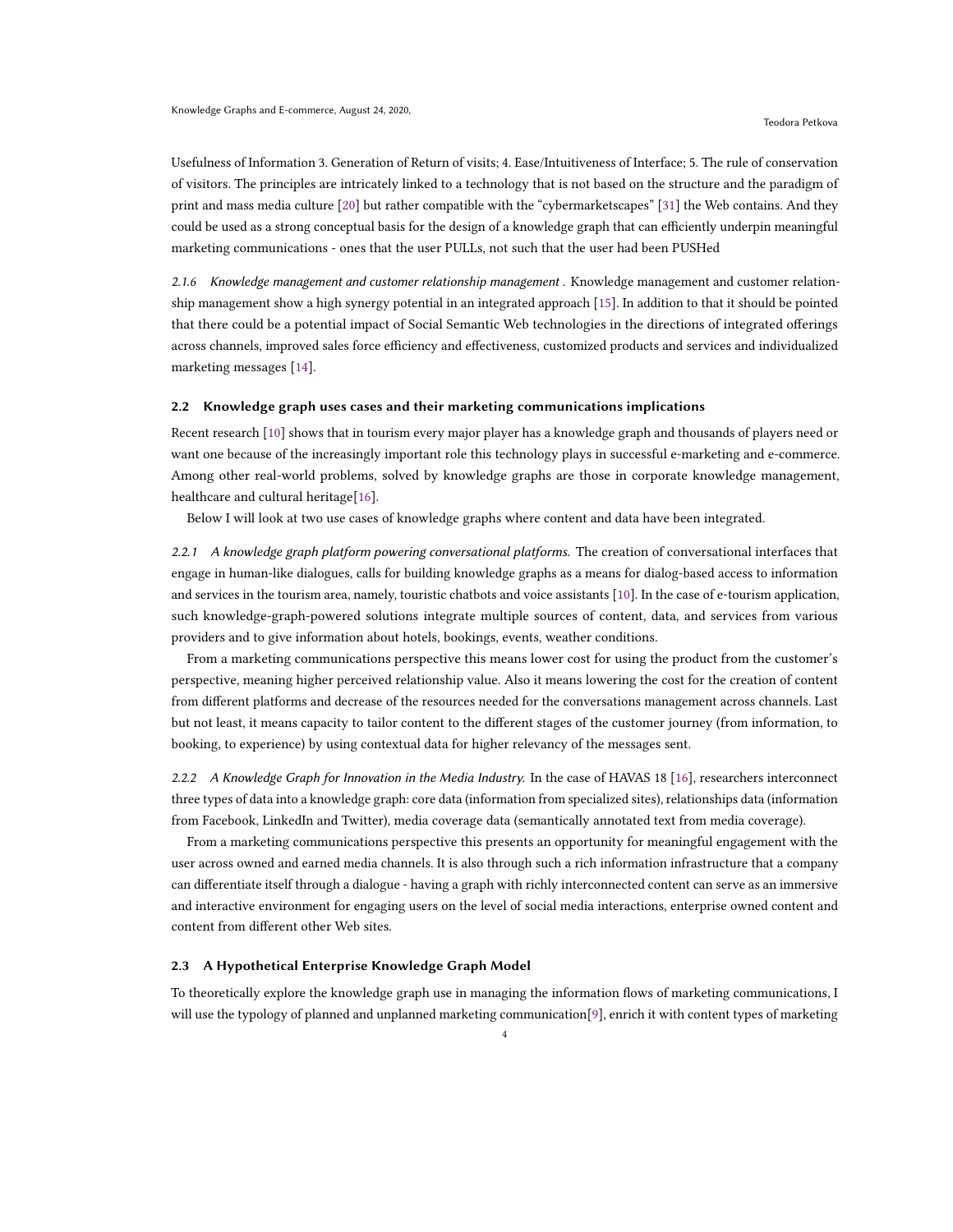communications on the Web to further use them as input in a hypothetical model. The output in this model is used to feed content across various touch points such as website, chatbot, hologram, search engine or any data-fed agent/platform.

Something I would like to highlight from the model is the use of "stakeholder" instead of a "user" or "consumer". Exploring the user interacting with the knowledge graph (through various interfaces) as any stakeholder, as understood in Freeman's stakeholder theory [\[13\]](#page-6-29) helps seeing the strategic importance of the knowledge graphs in marketing communications, as not only a platform to cater to the needs of a person seeking to explore or buy something, but also as a platform allowing employees, customers, suppliers, communities, governments, special interest groups, media and their respective tools/software agents to navigate and use.



Fig. 1. A hypothetical use case of a knowledge graphs being deployed as a marketing communications tool

The model is intended to serve as a starting point for a discussion about challenges (both technological and organizational) related to extracting, interlinking, managing and reasoning on not only product data (transaction-oriented information and data) but also marketing communications data, i.e. interactional/relational-oriented information and data.

# 3 DISCUSSION

Based on the presented initial findings of intersections in the literature, if marketing communications are to seek a technological solution that will be relevant to the interconnected environment of empowered users, a change of direction is needed from push to pull, from manipulating the marketing mix to managing information flows, ultimately to dialogic exchange, to building relationships of value at a lower (perceived) cost.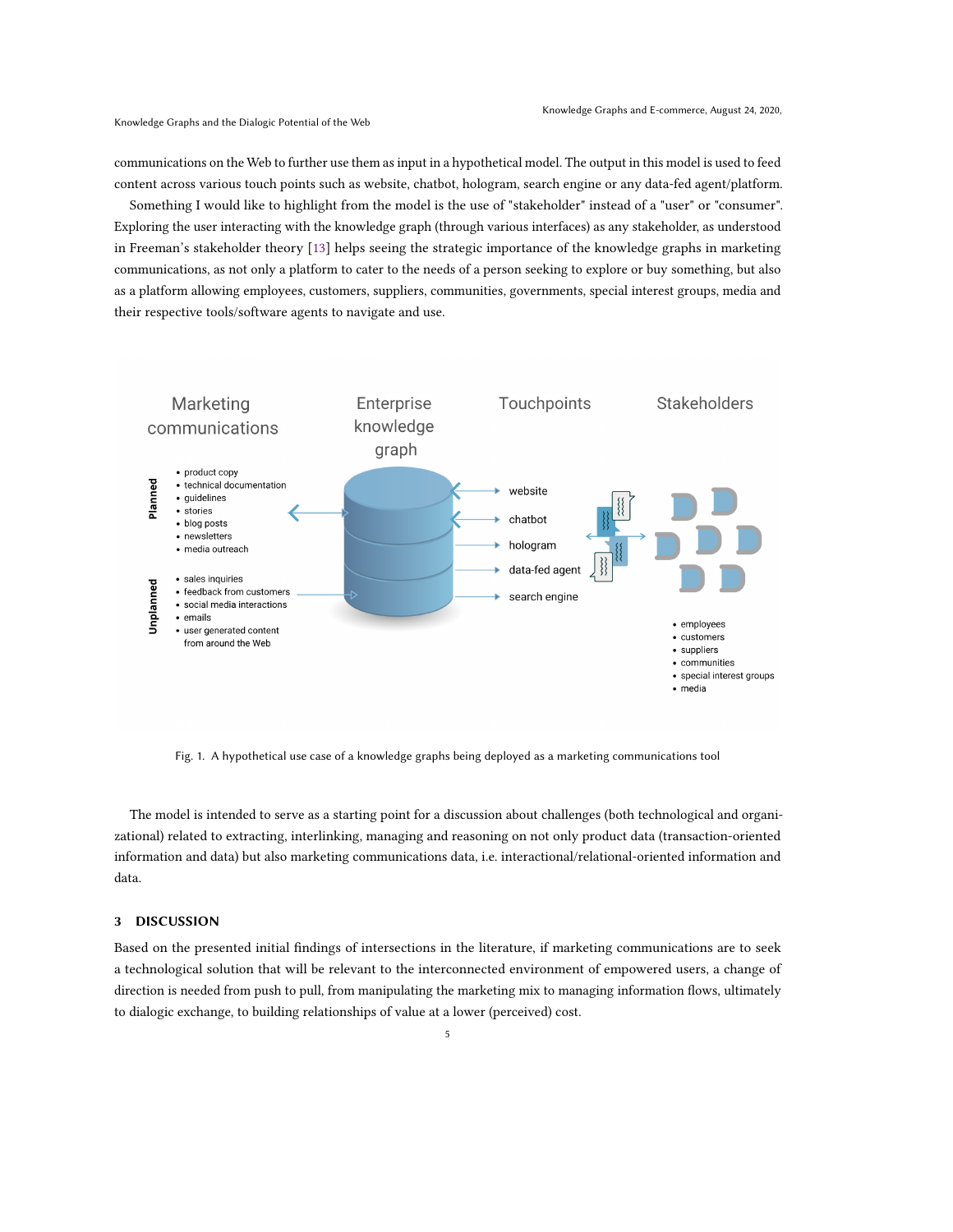Based on the two presented use cases and the marketing perspectives related to them, exploiting knowledge graphs in areas of e-tourism, and media KG prove to be a viable approach not only for data integration but also for engaging consumers with meaningful content.

Based on the hypothetical model presented, it can be argued that on a conceptual level, marketing communications can be thought of through the use of knowledge graphs, given it is possible for the technology to ingest data not only related to transactional exchange, but also to the interactions the customers have with the brand, its services and products and, most importantly, with its content.

## 4 CONCLUSION AND FUTURE RESEARCH

In a communication scenario of an empowered user "berry-picking" content in an interconnected hypermedia environment, a change of direction is needed from push to pull, from manipulating the marketing mix to managing information flows, ultimately to dialogic exchange, to building relationships of value at a lower cost.

This shift from push to pull requires two things:

- A change in the conceptual understanding of the "consumer" not only as a passive "audience" or segment, but as an active user seeking information and "berry picking" content on the Web.
- A change in the way organizations plan and execute marketing communications, that is a change from building information architectures to push marketing messages towards building information architectures to allow marketing communications to be pulled by the stakeholders.

Theoretically, as a data architecture, knowledge graphs are capable of ingesting (and interlinking) data from heterogeneous sources with unstructured data. However, it is still to be found out whether in practice a knowledge graph can also be used for creating and managing certain types of marketing communications content - its authoring, distribution and analysis. Some professional practices such as SEO (recently driven by and very related to schema.org) and content strategy (web content management being an integral part the practice) are to be taken into account too.

The following questions emerge for future research:

- Can a knowledge graph serve as a CMS (Content Management System) and for CRM (customer relationship management)?
- Can content modelling and data modelling be done in parallel?
- Would using knowledge graphs for certain types of marketing communications be cost-efficient? The questions are a matter of qualitative and quantitative research but above all their answers are to be sought in cross-disciplinary discussions that enable the transfer of knowledge from one discipline to another.

## ACKNOWLEDGMENTS

This paper would have never been written if it weren't for the organinizers and the reviewers, part of the the Knowledge Graphs and E-commerce Workshop, and their openness to cross-disciplinary research. Another special thanks goes to David Amerland for being a mentor and a friend.

#### **REFERENCES**

- <span id="page-5-1"></span>[1] Marcia J. Bates. 1989. The design of browsing and berrypicking techniques for the online search interface. Online Review 13, 5 (May 1989), 407–424. <https://doi.org/10.1108/eb024320>
- <span id="page-5-0"></span>[2] Yochai Benkler. 2002. Coase's Penguin, or, Linux and "The Nature of the Firm". The Yale Law Journal 112, 3 (Dec. 2002), 369. [https://doi.org/10.2307/](https://doi.org/10.2307/1562247) [1562247](https://doi.org/10.2307/1562247)